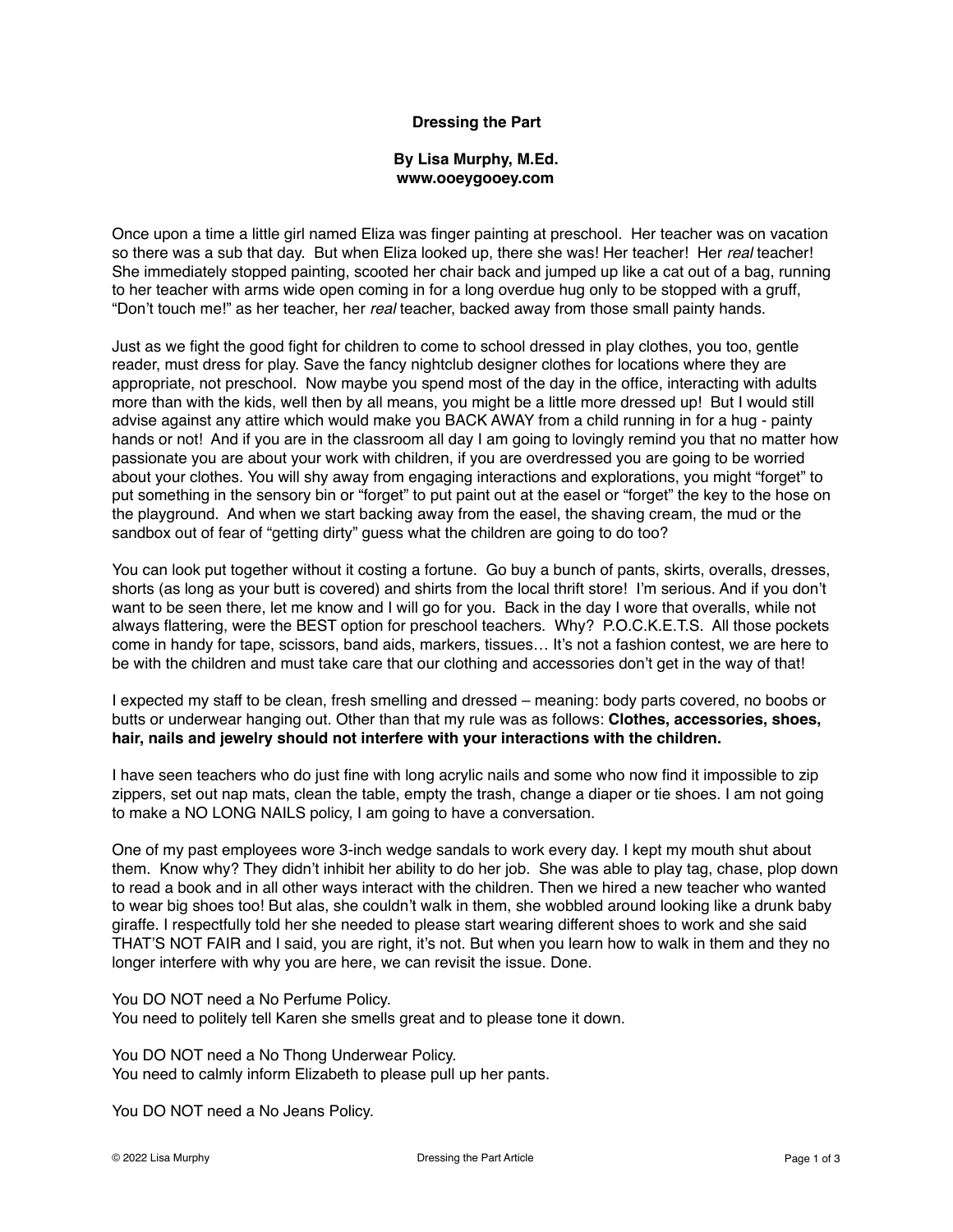You need to respectfully tell Samantha that her new jeans are wicked stylish, and they are great for the club, but not preschool. But don't leave her hanging! Help her out! Talk with her about what she *can* wear. Stop holding people accountable to what is in your head!

THAT is what will solve the issue. Communicating. NOT spending hours and hours on policies that are just disguised attempts at easing management duties and circumventing uncomfortable conversations. We write memos when what we need are meetings! But we don't do this. We write the blasted memo. Why? Who knows. Some of us just want to avoid conflict, some might be worried that the person we need to talk to might get mad / walk out / quit but let's consider the flip side: You now have a rule that impacts ALL of your employees but was written with only ONE of them in mind. Do the math. 99% of them don't need the rule and the one you wrote it for doesn't realize it's for her, which is a very long winded way of staying that **you are going to still have a problem.** And to make matters worse, when we keep carrying dead weight it is the "good ones" who actually get mad / walk out / quit because it looks like admin doesn't have a back bone.

We need to stop making knee-jerk policies that target the lowest common denominator but get applied to everyone else.

## \*\*breathe\*\*

Please know I am both aware of and respect the fact that certain religious systems dictate and regulate the clothing worn by its members. These religious requirement and choices are not what I am talking about. What I am talking about here are mandates of khaki pants, collared shirts, jackets & ties, dresses, heels, skirts and nylons all made in the name of PROFESSIONALISM. (Sorry, did my eyes roll out loud?) I often wonder how people who are barely paid a livable wage are expected to spend such a large percentage of their money on clothing. I wonder if their organizations are now providing a clothing allowance for required items. Once I was slated to give an evening staff training for a relatively large child care organization. I was on the agenda after the all school board/staff meeting so I was just hanging out in the audience, half listening, until, unbeknownst to anyone, the board rolled out the new dress code policy. Now I was totally listening. It bordered on ridiculous. After they covered all of the expected changes they asked if anyone had any questions, I threw caution to the wind, raised my hand and asked how much the dry cleaning reimbursement rate would be.

I worry that these kind of mandates, supposedly made in the name of increasing professionalism, are really just clever attempts at trying to push **play** out of the picture. And I think it even goes deeper than that. Awhile back we were enjoying a post workshop dinner with a group in Indiana and our server asked what we were all in town for. "Teacher training!" we enthusiastically replied. "Neat! What grade?" "Preschool!" She looked at us and laughed as she said, "So you're not *real* teachers…"

I looked around our table. Who did I see? A family child care provider of 15 years, a former preschool teacher now program director, myself, and a woman who has a Ph.D. and teaches child development at the local college. But somehow we are not really "teachers" because we work with younger children. So I guess the logic goes that if we aren't really teachers because we work with young children, and we are only really teachers if we teach a "grade," then if we dress and look the way the grade school teachers do, then we can be considered *real* teachers. Is that it?

Right. And follow my train of thought here - it's not just some random free association. It's not that they don't want me in jeans per se, it's that they want me to look like the image in their head of the teacher they remember. Many don't remember their early providers and caregivers. But most remember the general image of their elementary, middle and high school teachers. Right down to the pressed pants and the funky ties. Why does their memory get to dictate what we should be wearing to do our job? Am I less capable when I am in overalls, a clean T-shirt and sneakers? Maybe they are jealous because they are required to be in a suit and they associate my appearance with a casual day or the weekend or a day off and therefore think that I am not really "working"??? Is that it?